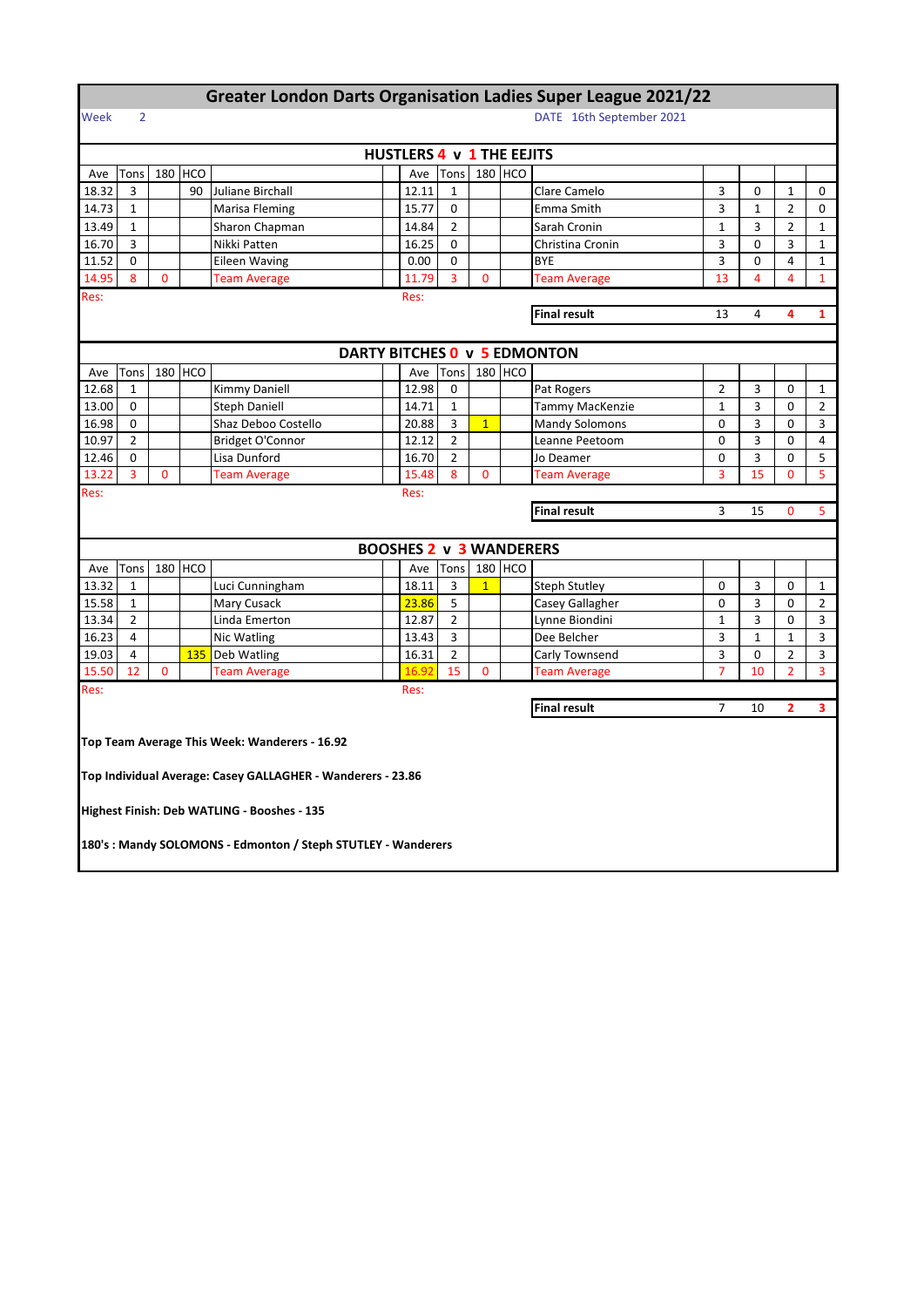|                      | <b>GLDO Ladies Super League 2021/22</b> |                        |                |   |                |                |    |    |             |              |  |  |  |  |  |
|----------------------|-----------------------------------------|------------------------|----------------|---|----------------|----------------|----|----|-------------|--------------|--|--|--|--|--|
|                      | Week 2 - 16th September 2021            |                        |                |   |                |                |    |    |             |              |  |  |  |  |  |
|                      |                                         |                        | <b>SINGLES</b> |   | <b>LEGS</b>    |                |    |    |             |              |  |  |  |  |  |
| Last<br>Week<br>This | Week                                    | <b>TEAM</b>            | P              | W | L              | <b>WON</b>     | F  | A  | <b>Diff</b> | <b>PTS</b>   |  |  |  |  |  |
| 2 <sub>1</sub>       |                                         | <b>EDMONTON</b>        | 2              | 2 | $\overline{0}$ | 10             | 30 |    | 23          | 10           |  |  |  |  |  |
|                      |                                         | 2 WANDERERS            | $\overline{2}$ | 2 | $\overline{0}$ | 8              | 25 | 10 | 15          | 8            |  |  |  |  |  |
| 3                    |                                         | 3BOOSHES               | $\overline{2}$ |   |                | 6              | 19 | 15 | 4           | 6            |  |  |  |  |  |
| $5\phantom{.0}$      |                                         | 4 HUSTLERS             | $\overline{2}$ |   |                | 4              | 17 | 19 | $-2$        | 4            |  |  |  |  |  |
| 4                    |                                         | <b>5 THE EEJITS</b>    | 2              | 0 | 2              | $\overline{2}$ | 9  | 25 | $-16$       | $\mathbf{2}$ |  |  |  |  |  |
| 6                    |                                         | <b>6 DARTY BITCHES</b> | $\overline{2}$ | 0 | $\overline{2}$ | 0              | 6  | 30 | $-24$       |              |  |  |  |  |  |